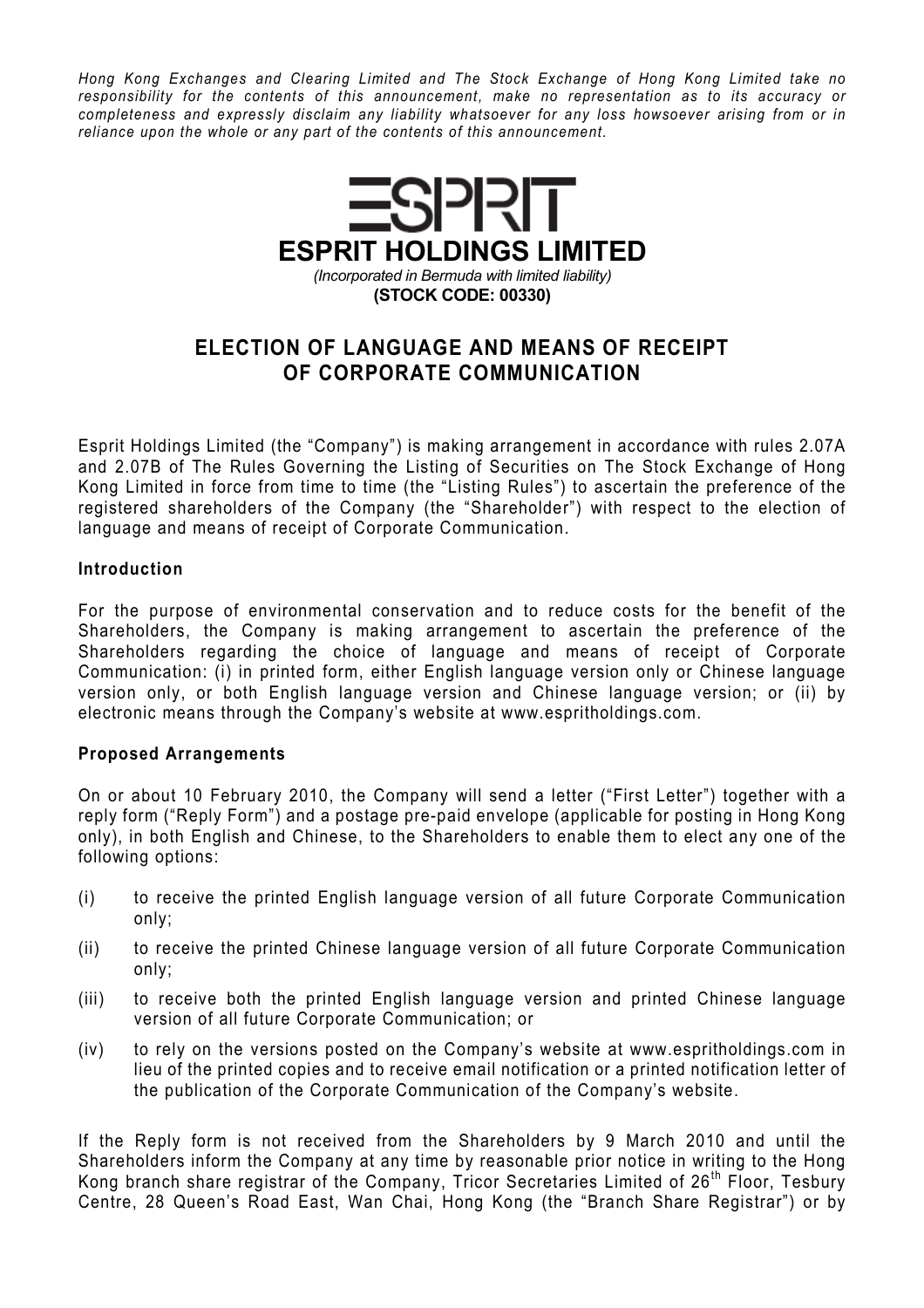email at esprit-ecom@hk.tricorglobal.com, the Shareholders will be deemed to have consented to receiving all future Corporate Communication in printed form in the language determined by the Company using the following method of determination:

- (a) the English language version of the Corporate Communication will be sent to all overseas Shareholders and all Hong Kong Shareholders other than natural persons with a Chinese name; and
- (b) the Chinese language version of the Corporate Communication will be sent to all Hong Kong Shareholders who are natural persons with a Chinese name. Whether a Shareholder is a Hong Kong or overseas person will be determined by his or her address as appearing in the Company's register of members.

For the Shareholders who choose to receive the future Corporate Communication in printed form, the Company will send the selected language version(s) of the Corporate Communication to those Shareholders who have made an election unless and until they notify the Branch Share Registrar, by reasonable notice to the Branch Share Registrar by mail or email at esprit-ecom@hk.tricorglobal.com that they wish to receive the Corporate Communication in the other (or both) language(s), or by electronic means through the Company's website at www.espritholdings.com.

For the Shareholders who choose to receive all future Corporate Communication by electronic means through the Company's website at www.espritholdings.com, the Company will notify such Shareholders either by email according to the email addresses given in the Reply Form, as and when the printed copies of the Corporate Communication is despatched, or if no email address or an improper email address is provided, the Company will send a printed notification letter of the publication of the Corporate Communication on the Company's website to such Shareholder by post. If for any reason, the Shareholder has difficulty in receiving or gaining access to the Corporate Communication, the Company will promptly upon request send the Corporate Communication in printed form to the Shareholder free of charge.

As and when each of the printed Corporate Communication is sent out in accordance with the arrangements described above, a letter ("Second Letter") together with a change of request form ("Change of Request Form") in both English and Chinese, and a postage pre-paid envelope (applicable for posting in Hong Kong only) will be attached to the Corporate Communication informing the Shareholders that the Corporate Communication prepared in the other language will be available upon request and that the Shareholders may at any time by reasonable prior notice in writing by completing and returning the Change of Request Form to the Branch Share Registrar by mail or email at esprit-ecom@hk.tricorglobal.com to change their choice of means of receipt and/or language of the future Corporate Communication.

All future Corporate Communication in both English and Chinese languages and in accessible format will be available on the Company's website at www.espritholdings.com and a copy in electronic format of the Corporate Communication in both languages is submitted to The Stock Exchange of Hong Kong Limited in accordance with the publication requirement of the Listing Rules in force from time to time.

The Company is providing a dial-up hotline service at (852) 2980 1333 during business hours from 9:00 am to 6:00 pm, Monday to Friday, excluding public holidays, in respect of any queries in relation to the Company's proposed arrangements.

For the avoidance of doubt, Corporate Communication referred herein includes any document issued or to be issued by the Company for the information or action of holders of any of its securities as defined in rule 1.01 of the Listing Rules, including but not limited to the annual report, the interim report, a notice of meeting, a listing document, a circular, and a proxy form.